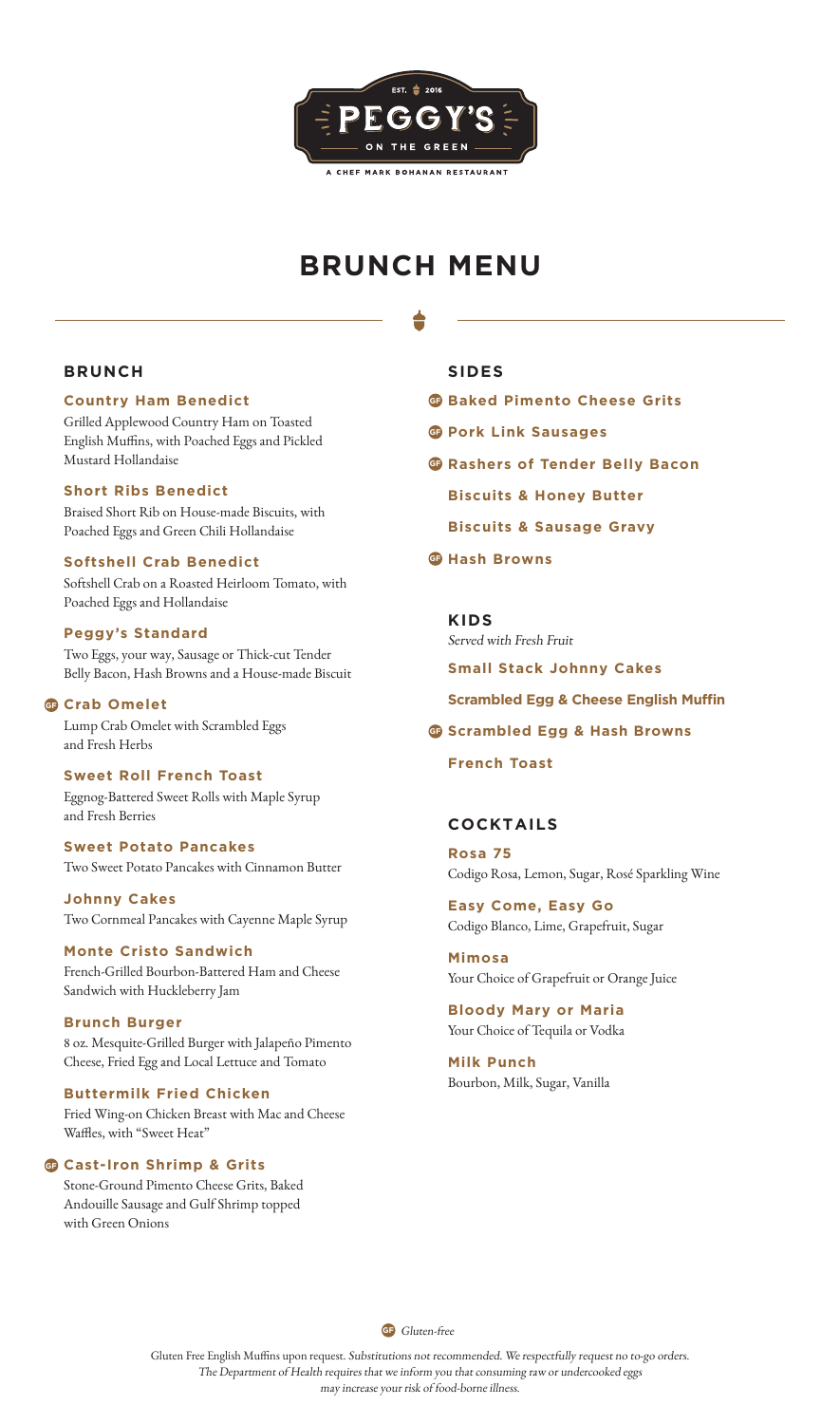

# **LUNCH MENU**

# **SALADS & SOUPS**

### **Peggy's Citrus Fruit Salad**

Ruby Red Grapefruit, Avocado and Local Greens with Poppy Seed Dressing

### **Southern Caesar Salad**

Hearts of Romaine with Buttermilk Biscuit Croutons and Brazos Smoked Gouda

### **Chicken Salad**

Grilled Chicken, Fresh Tarragon, Red Onion and Granny Smith Apples, served on Fresh Greens with Sliced Avocado and Heirloom Tomato

### **Chopped Salad**

Iceberg and Romaine Lettuce, Heirloom Cherry Tomatoes, Blue Cheese, Fried Shallots and Bacon

### **Farmer's Cobb**

Mixed Local Greens with Grilled Chicken, Hardboiled Egg, Cheddar, Cucumber, Bacon, Cornbread Croutons and Green Goddess Dressing

### **French Onion Soup**

### **Soup of the Day**

**BURGERS** All Burgers 100% Akaushi Beef. Served with House Made French Fries

### **Peggy's Plain Jane**

Lettuce and Tomato on a Brioche Bun Grilled with Mustard

### **Cibolo Trail Burger**

Grilled Onions, Thousand Island Dressing, Lettuce, Tomato and Fresh Cucumber

### **Pimento Cheese Burger**

Fire Roasted Jalapeno Pimento Cheese served with Lettuce and Tomato on a Brioche Bun

# **SIDES FOR THE TABLE**

#### **Smashed Parsley New Potatoes**

#### **Green Beans**

- **Onion Rings**
- **Loaded Fries**

Heirloom Cherry Tomatoes, Bacon, Green Onions, Cheddar Cheese with Texas White BBQ Sauce

**KIDS' MENU** Served with French Fries & Fresh Fruit

**4 oz. Grilled Burger** 

**Fried Chicken Tenders** 

### **Grilled Cheese Sandwich**

### **SANDWICHES**

Served with Green Goddess Potato Salad

### **Grilled Cheese**

Gruyere, Monterey Jack and Aged White Cheddar served on a Rustic White Bread with Bacon Bourbon Jam

### **Southern Cuban**

Pulled Pork, Pit Ham and Swiss Cheese with Whole Grain Mustard and Bread & Butter Pickles on a Grilled Hoagie Roll

### **Prime Rib**

Thinly sliced and Slow Roasted Prime Rib with Texas White BBQ Sauce on a Brioche Bun

### **Peggy's BLT**

Tender Belly Bacon with Heirloom Tomato Jam, Local Lettuce and Green Goddess Dressing on a Rustic White Bread

### **Fried Oyster Po'Boy**

Fresh Oysters Fried in Seasoned Cornmeal served on a Grilled Hoagie Roll with Shredded Greens, Tarter and Cocktail Sauce

# **ENTREES**

### **Chicken Pot Pie**

White Meat Chicken with Peas, Carrots and Potatoes, topped with a Buttermilk Biscuit Crust

### **Jumbo Crab Cake**

Served on top of a Fried Green Tomato with Whole Grain Remoulade sauce and a side Salad

# **Salisbury Steak**

Chopped Akaushi Beef sautéed with a rich Veal Red Wine Reduction topped with Mushrooms and Onions. Served with Smashed Parsley New Potatoes, Green Beans and a Buttermilk Biscuit

### **Chicken Fried Steak**

Buttermilk Battered Chicken Fried Steak with Black Pepper Gravy served with Smashed Parsley New Potatoes, Green Beans and a Buttermilk Biscuit

#### **Pulled Pork & Potato Hash**

Braised Pork with Fingerling and Sweet Potato Hash, topped with an Egg-in-a-Hole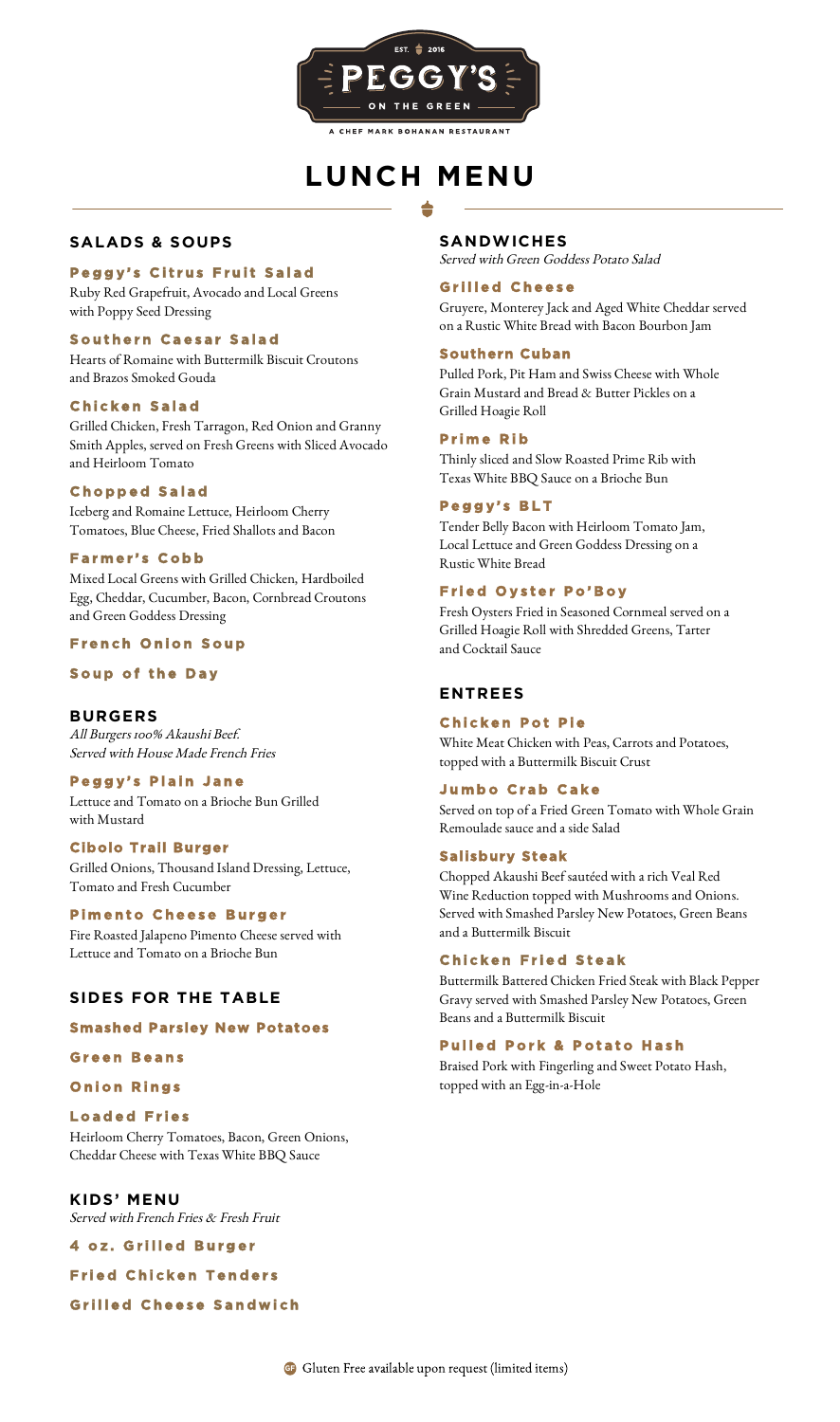

# **DINNER MENU**

**APPETIZERS** 

**French Grilled Oysters** with Cocktail Sauce

**Pimiento Cheese** Roasted Jalapeno, Bacon, Celery, Bread & Butter Pickles, Crackers

**Chicken Fried Quail** Cornmeal Johnny-Cakes, Maple Cayenne Syrup

**Pickled Bay Shrimp** Coriander, Fennel, Preserved Lemons, Crackers

**Fried Chicken Skins** Sweet & Spicy Hill Country Honey

# **SOUPS & SALADS**

**Soup of the Day**

**Peggy's French Onion Soup** Three Aged Cheeses, House Croutons, Slow Simmered Veal Stock

 $\bullet$  Fresh Tomato Salad Sliced Red Onion, Texas Olive Oil, Micro Greens, Herb Goat Cheese

**G** Crisp Iceberg Salad Roquefort Dressing, Bacon, Crumbled Bleu Cheese, Cornbread Croutons, Fried Shallots

**Peggy's House Salad** Local Lettuce, Tomatoes, Carrots, Texas Caviar, Lemon Shallot Vinaigrette

**G** Marie's Country Olive Salad Lemon Roasted Olives, Sweet Peruvian Peppers, Lettuce, Ranch Dressing

### $\bf G$  Farmer's Market Salad

Boston Bibb, Local Lettuce, Tomatoes, Cucumber, Boiled Egg, Bacon, Cornbread Croutons, Green Goddess Dressing

**GF** Gluten-free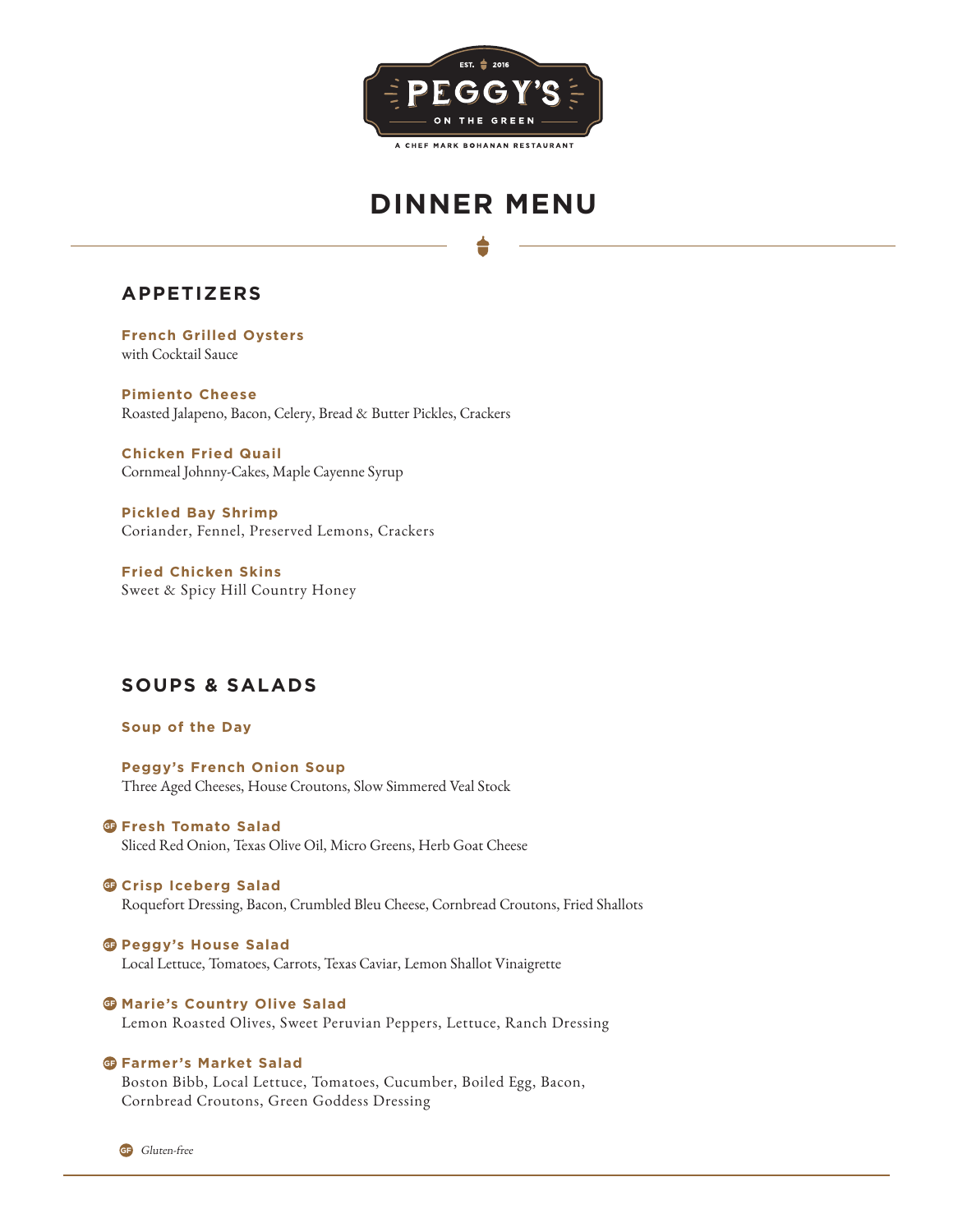# **ENTREES**

**Jumbo Lump Crab Cakes** Fried Green Tomatoes, Whole Grain Mustard Remoulade

**Corn Flour Dusted Soft Shell Crabs** Sautéed Mixed Greens with Field Peas

**a** Andouille Shrimp & Grits Cast-iron Corn Relish

**G** Cast Iron Double Pork Chop Maple Bourbon Glaze, Roasted New Potatoes, Apple Frisee Salad

**G** Pan Roasted Wing-In Chicken Breast Virginia Country Ham, Texas Pepper Jack Cheese, Carolina Gold Rice

**G** Grilled Gulf Snapper Carolina Gold Rice, Charred Corn Relish, Bell Pepper Puree

# **FROM THE GRILL**

**ALLEN BROTHERS** USDA Prime Aged Center Cuts of Midwestern Corn Fed Beef Grilled over Mesquite

**7/11 oz. Filet**

**12/16 oz. Ribeye**

**12/16 oz. New York Strip**

**18 oz. Bone In Filet**

**24 oz. Bone In Ribeye**

**25 oz. Bone In Dry Aged New York Strip**

**Lamb T-Bone Chops 12 oz. with Mint Pistou, Parsnip Puree, Roasted Carrots**

**GF** Gluten-free

The Department of Health requires that we inform you that consuming raw or undercooked seafood, meat, or eggs may increase your risk of food borne illness.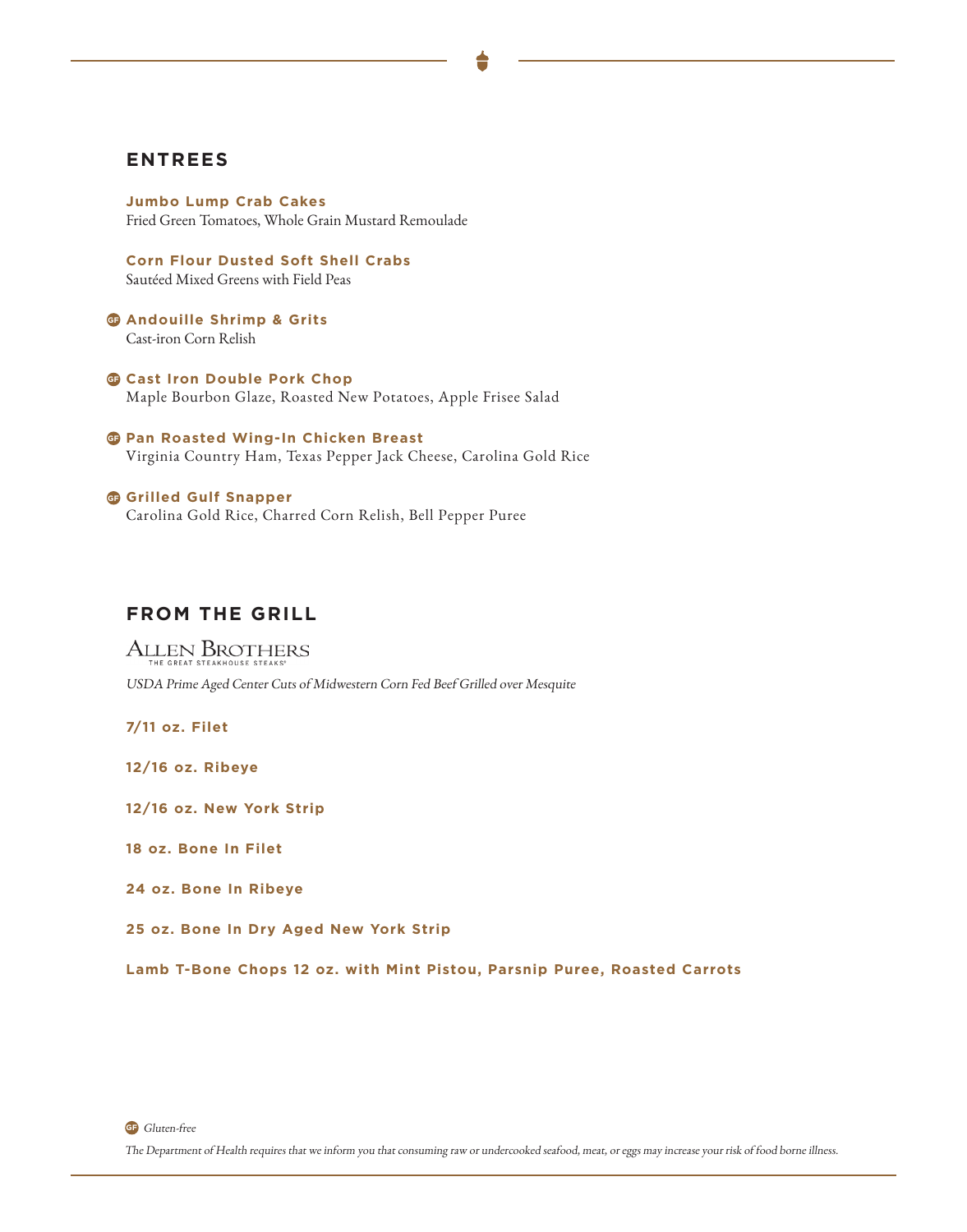# **SIDES FOR THE TABLE**

**Fried Green Tomatoes**

**Texas Beer Battered Onion Rings**

**Sautéed Red Wine Portobello Mushrooms**

**Macaroni & Cheese**

**Baked Summer Squash**

**Bourbon Brussels Sprouts** 

**G**Baked Potato Your Choice of Toppings

**G** Sautéed Mixed Greens with Field Peas

**G** Mexican Street Corn

**Lobster Macaroni & Cheese**

**Buttermilk Biscuits** Whipped Plugra Butter, Texas Honey

**KIDS' MENU** Served with French Fries & Fresh Fruit

**Shrimp Corn Dog** Gluten-free option available

**4 oz. Grilled Burger** Gluten-free option available

**Fried Chicken Tenders**

**Grilled Cheese Sandwich**

**4 oz. Filet** Gluten-free option available

### **G** Gluten-Free Chicken Tenders

Ground Pretzels and Toasted Almond Breading

**GF** Gluten-free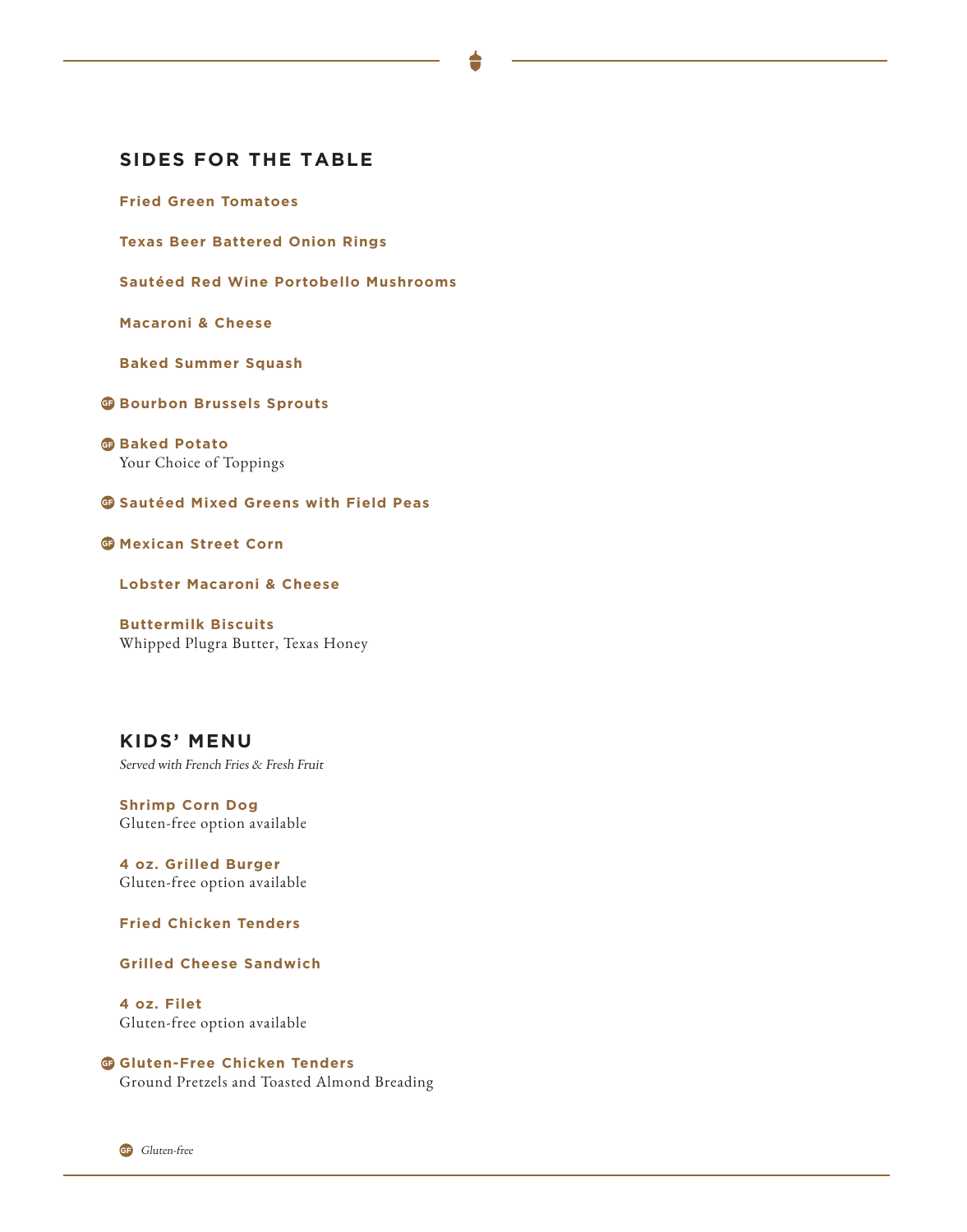

# **SPIRITS MENU**

# **COCKTAILS**

**Gillespie 75** Citadelle Gin, Lemon, Peach, Sugar, Sparkling Wine

**Cibolo Smash** Old Overholt Rye, Ginger, Lemon, Mint

**Kendall Cocktail** Kruto Vodka or Citadelle Gin, Lime, Orange, Pimm's No. 1, Strawberry, Cucumber

**Reed House Old Fashioned** Old Forester Bourbon, Sugar, Pecan & Angostura Bitters, Orange Peel

**Fresh Fruit Collins** Choice of Spirit, Choice of Seasonal Fruit, Lemon, Sugar, Soda

**Peggy's Margarita** Herradura Reposado Tequila, Lime, Triple Sec, Agave Nectar, Citrus Sea Salt

**Hill Country Mule** Kruto Vodka, Lime, Mint, Cucumber, Ginger Beer

**Free Thinker's Iced Tea** Vodka or Bourbon, Lemon, Sugar, Black Tea

**Old No. 9** Flor de Caña 7 Aged Rum, Lime, Grapefruit, Honey, Peychaud's Bitters

### **I AM A FIRM BELIEVER IN THE**

**PEOPLE. IF GIVEN THE TRUTH,** 

**THEY CAN BE DEPENDED UPON TO** 

**MEET ANY NATIONAL CRISIS. THE** 

**GREAT POINT IS TO BRING THEM** 

**THE REAL FACTS, AND BEER.**

# **NON-ALCOHOLIC BEER**

**Beck's**

**St. Arnold Root Beer**

### **TEXAS BEER**

**Alamo Golden Ale** San Antonio, TX | on tap

**Freetail Soul Doubt IPA** San Antonio, TX | on tap

**Karbach Sympathy** Houston, TX | on tap

**512 Pecan Porter** Austin, TX | on tap

**Independence Stash IPA** Austin, TX

**Real Ale Fireman's #4 Blonde** Blanco, TX

**Shiner Bock** Shiner, TX

**Southern Star Bombshell Blonde** Conroe, TX

**Willy's ESB** Boerne, TX

# **DOMESTIC & IMPORTED**

**Bud Light Coors Light Michelob Ultra Not Your Father's Root Beer Dos Equis Tecate**

- Abe Lincoln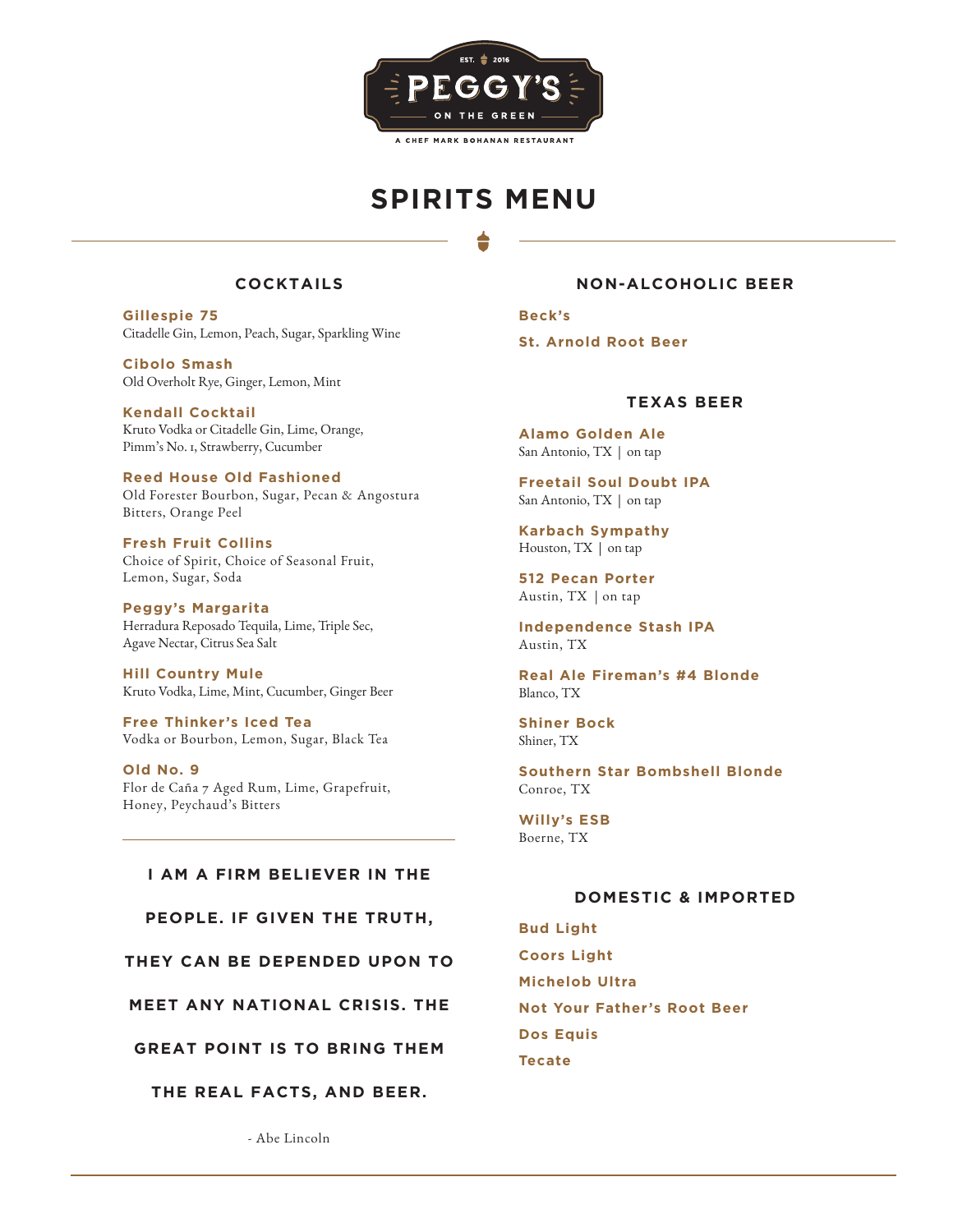### **VODKA**

**Aylesbury Duck Belvedere Chopin Cinco Deep Eddy Dripping Springs Enchanted Rock Grey Goose Ketel One Kruto Starlite Tito's**

**Aviation Beefeater Bombay**

**Fords**

### **TEQUILA BLANCO**

**Cabeza Don Julio Dulce Vida El Jimador Herradura Milagro Select Barrel**

# **TEQUILA REPOSADO**

**Clase Azul Código Don Julio Dulce Vida El Jimador Herradura Milagro Select Barrel**

# **TEQUILA AÑEJO**

**Clase Azul Código Don Julio 1942 Don Julio Dulce Vida Herradura Milagro Select Barrel Bombay Sapphire Botanist Dry Citadelle Hendrick's Seersucker Tanqueray Waterloo**

# **TEQUILA EXTRA AÑEJO**

**Código Cuervo Reserva de la Familia Patrón Burdeos**

### **MEZCAL**

**Vida Montelobos Joven Real Minero Barril Real Minero Pechuga**

**RUM**

**GIN**

**Appleton 12 Bacardí Añejo Bacardí Light Caña Brava Captain Morgan Don Q White Flor de Caña 7 Malibu Myers Ron Zacapa Centenario 23 Treaty Oak**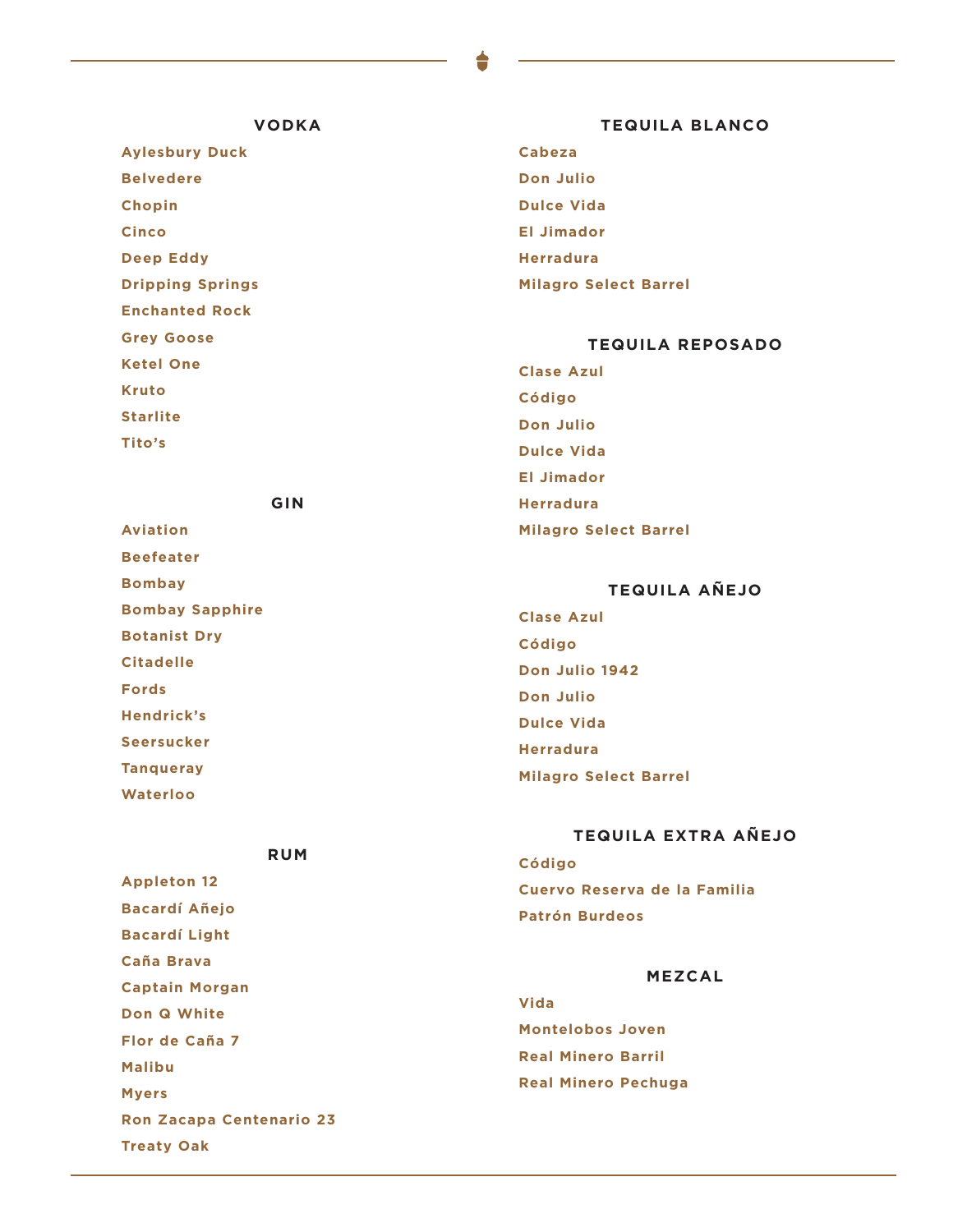# **BOURBON & WHISKEY**

**Angel's Envy Baker's Balcones Single Malt Basil Hayden Blanton's Booker's Bulleit Crown Royal Crown Royal Special Reserve E.H. Taylor, Jr. Single Barrel Elijah Craig Small Batch Garrison Brothers Gentleman Jack Jack Daniel's Jack Daniel's Single Barrel Knob Creek Maker's Mark Old Forester**

**Ranger Creek .36 Ranger Creek Rimfire Rebecca Creek Red Handed Russell's Reserve 10 TX Whiskey Wild Turkey 101**

**Wild Turkey Rare Breed**

**Woodford Reserve**

# **JAPANESE WHISKEY**

**Hibiki 12 Yamazaki 12**

### **RYE WHISKEY**

**Bulleit Highwest Double Rye Old Overholt Ranger Creek .44 Sazerac 6 Templeton Whistlepig**

### **SCOTCH WHISKEY**

**Balvenie 12 Doublewood Balvenie 15 Balvenie 21 Buchanan's 12 Chivas 12 Dewar's Glenfiddich 12 Glenfiddich 18 Glenfiddich 21 Glenlivet 12 Glenlivet Nadura Glenlivet 18 Glenmorangie 10 Original Glenmorangie 18 Highland Park 12 Johnnie Walker Black Johnnie Walker Blue Johnnie Walker Red Lagavulin 16 Laphroaig 10 Macallan 12 Macallan 18 Macallan 25 Oban 14 Oban 18 Talisker 10**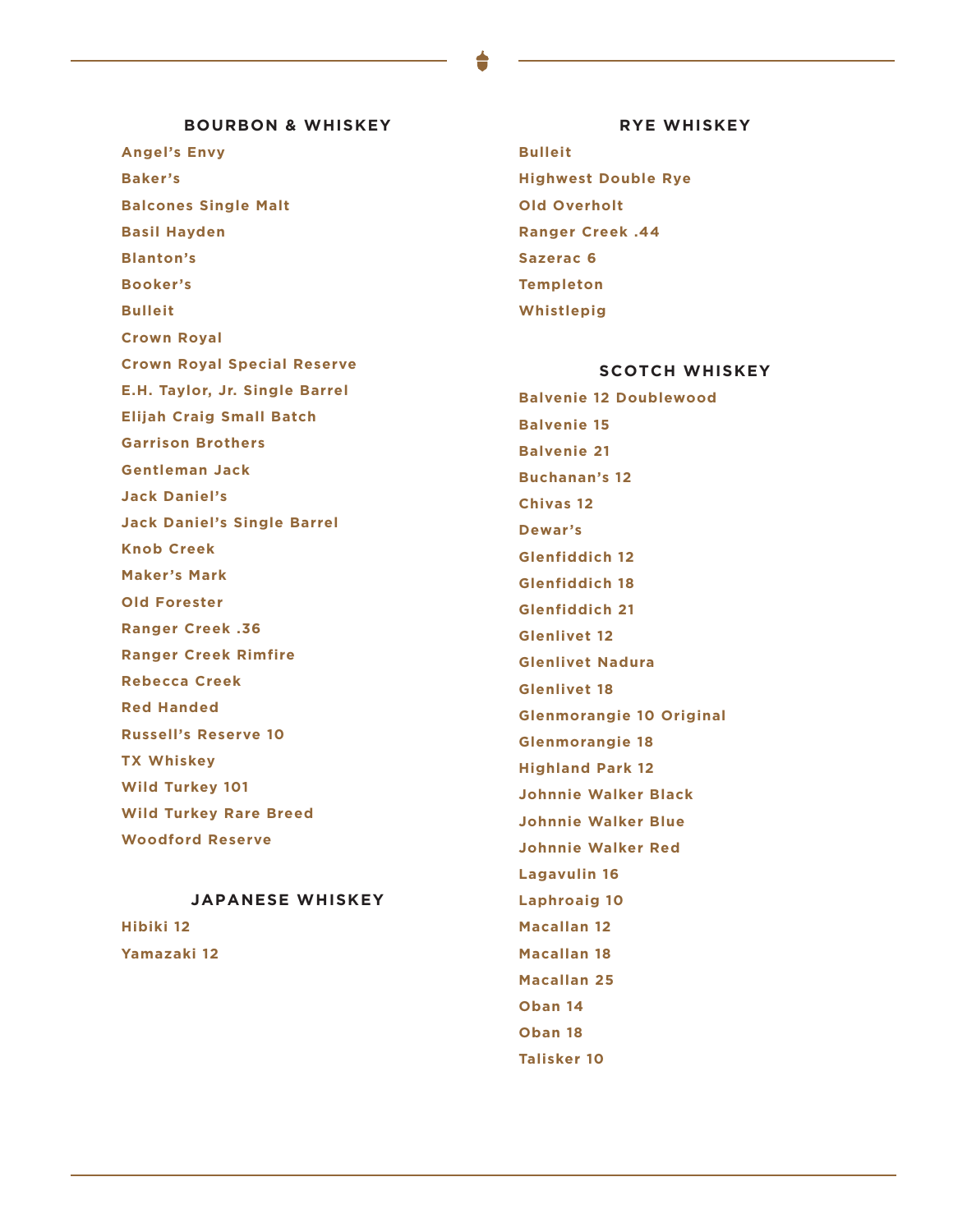# **IRISH WHISKEY**

**Bushmills Bushmills 16 Red Breast 12 Red Breast 15 Jameson Jameson Black Barrel Tullamore Dew 15**

# **COGNAC**

**Courvoisier VS Courvoisier VSOP Courvoisier XO Ferrand Amber 10 Hennessey VSOP Hennessey XO Martell Cordon Blue Rémy Martin VSOP Rémy Martin XO**

### **GRAPPA**

**Lorenzo Inga Barolo Lorenzo Inga Moscato**

### **ABSINTHE**

**Herbsaint Pernod Absinthe**

**CORDIALS 1921 Crema de Tequila Amaro Montenegro Aperol Averna Campari Fernet Branca Amaretto Disaronno Baileys Irish Cream Bénédictine**

**Drambuie**

**Frangelico**

**Grand Marnier**

**Kahlúa**

**Meletti Limoncello**

**Liquor 43**

**Pimm's #1**

**Sambuca**

**Southern Comfort**

**Tia Maria**

**Tuaca**

# **THE WATER WAS NOT FIT TO DRINK. TO MAKE IT PALATABLE, WE**

# **HAD TO ADD WHISKY. BY DILIGENT EFFORT, I LEARNED TO LIKE IT.**

- Winston Churchill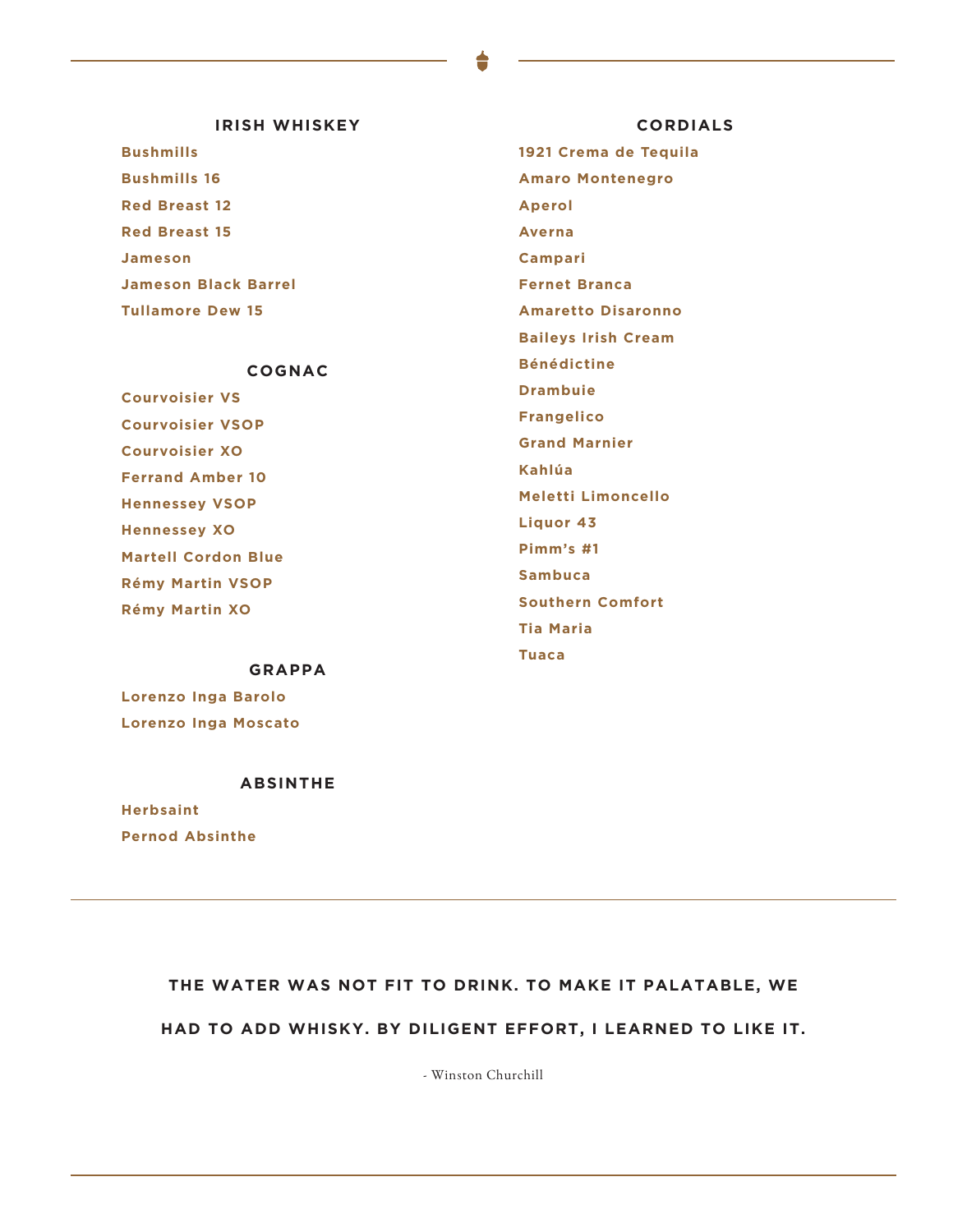# **WINE MENU**

### **SPARKLING**

**Mia Dolcea, Moscato, Italy, NV Jean-Charles Boisset, JCB Rosé, Burgundy, France, NV Belstar, Prosecco, Italy, NV Contadi Castaldi, Franciacorta, Italy, NV Veuve Clicquot, Champagne, Brut, France, NV Dom Perignon, Champagne, France, 2006**

# **PINOT GRIGIO/GRIS**

**Scarpetta, Friuli, Italy Seghesio, Russian River Valley, Sonoma Mt. Beautiful, New Zealand**

### **SAUVIGNON BLANC**

**Patient Cottat, Sancerre, Loire, France Bell, Lake County, California St. Supéry, Napa Drylands, Marlborough, New Zealand**

### **INTERESTING WHITE WINE**

**Domaine de la Peu Moriette, Vouvray, Loire, France Markus Molitor, Haus Klosterberg, Riesling, Mosel, Germany Kuhlman, "Calcaria", Stonewall, Texas Trimbach, Riesling, Alsace, France**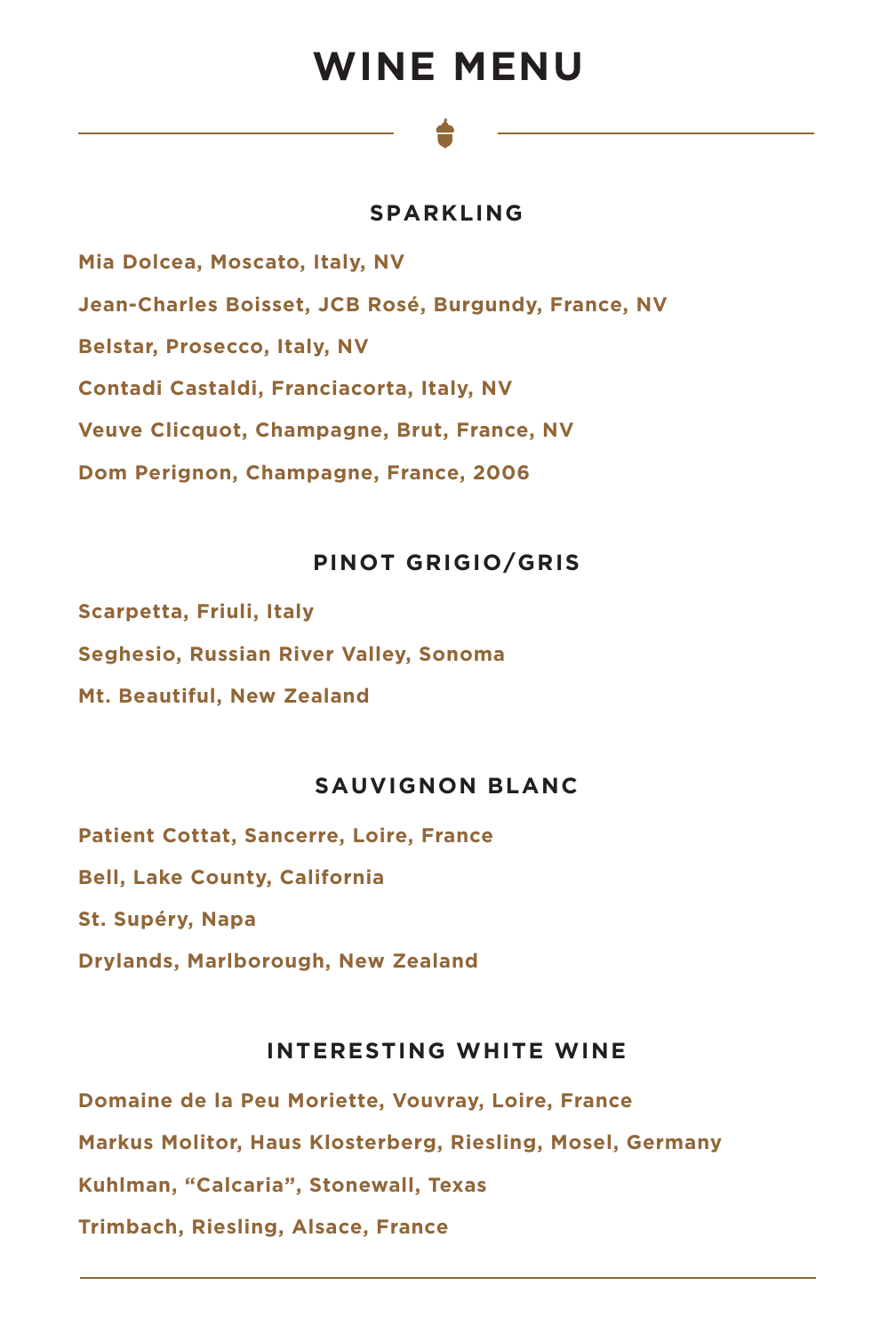### **CHARDONNAY**

**Louis Jadot, Macon Villages, France Sbragia, Home Ranch, Dry Creek Valley, Sonoma Domaine Laroche, St. Martin, Chablis, France Arrowood, Russian River Valley, Sonoma Pierre Matrot, Meursault, France Stag's Leap Wine Cellars, "Karia", Napa Cakebread, Napa Jordan, Russian River Valley, Sonoma Nickel & Nickel, Truchard Vineyard, Carneros Paul Hobbs, Russian River Valley, Sonoma Rombauer, Carneros EnRoute by Far Niente, "Brumaire", Russian River Valley, Sonoma**

# **ROSÉ & BLUSH**

**Becker Rosé, Provencal, Texas Buehler, White Zinfandel, California**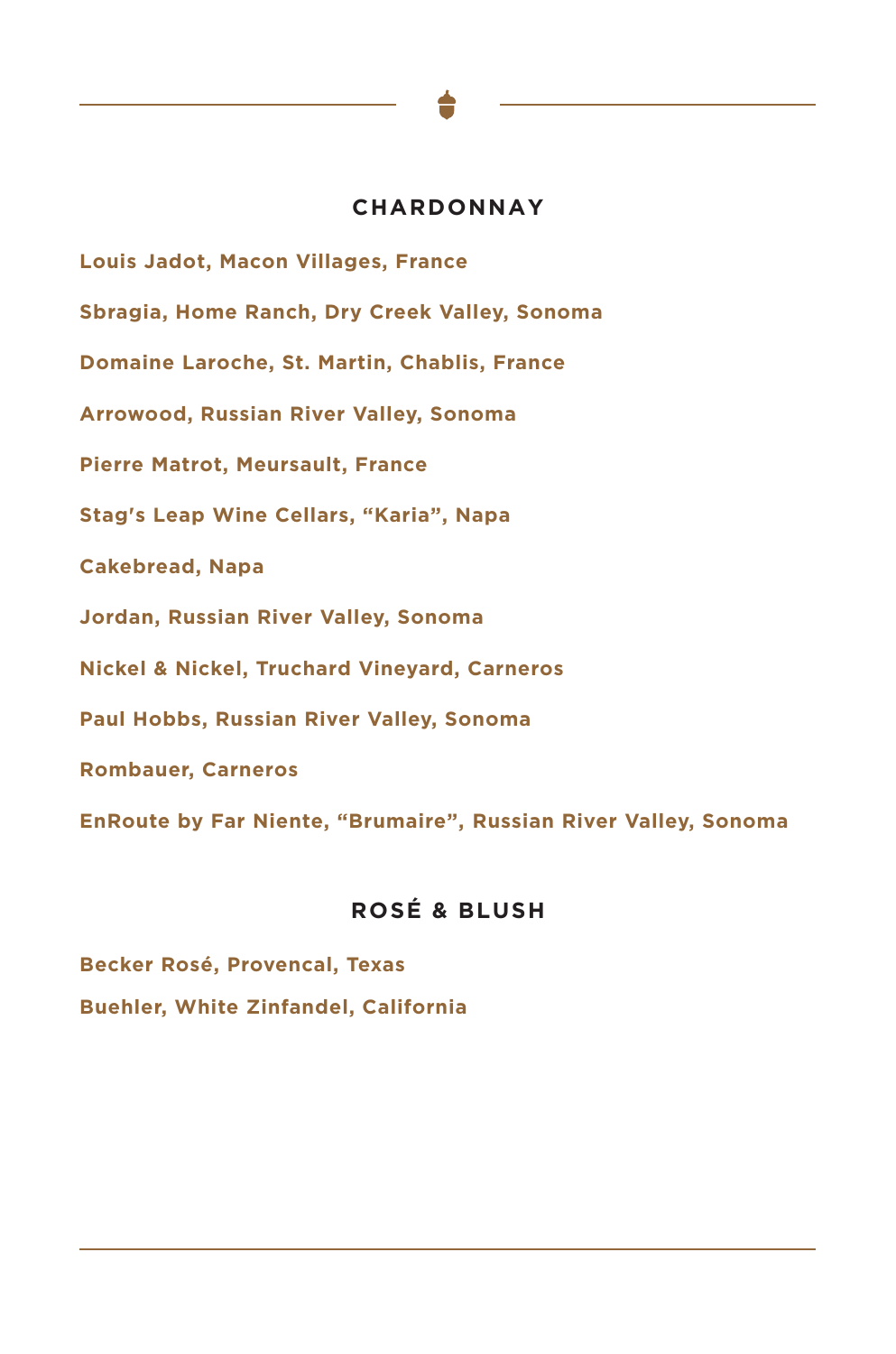### **PINOT NOIR**

**Frederic Magnien, Burgundy King Estate, Willamette, Oregon Nielson by Byron, Santa Maria Valley, California Head High, Sonoma Coast Bouchard Aine et Fils, Pommard, Burgundy Failla, Sonoma Coast Etude, Estate Grown, Grace Benoist Ranch, Carneros Merry Edwards, Russian River Valley, Sonoma Soter, Mineral Springs, Yamhill-Carlton, Oregon Paul Hobbs, Russian River Valley, Sonoma Adelsheim, Bryan Creek, Chehalem, Oregon**

### **MERLOT**

**Clos Pegase, Carneros Kuhlman, Hill Country, Texas Whitehall Lane, Napa Twomey, Napa**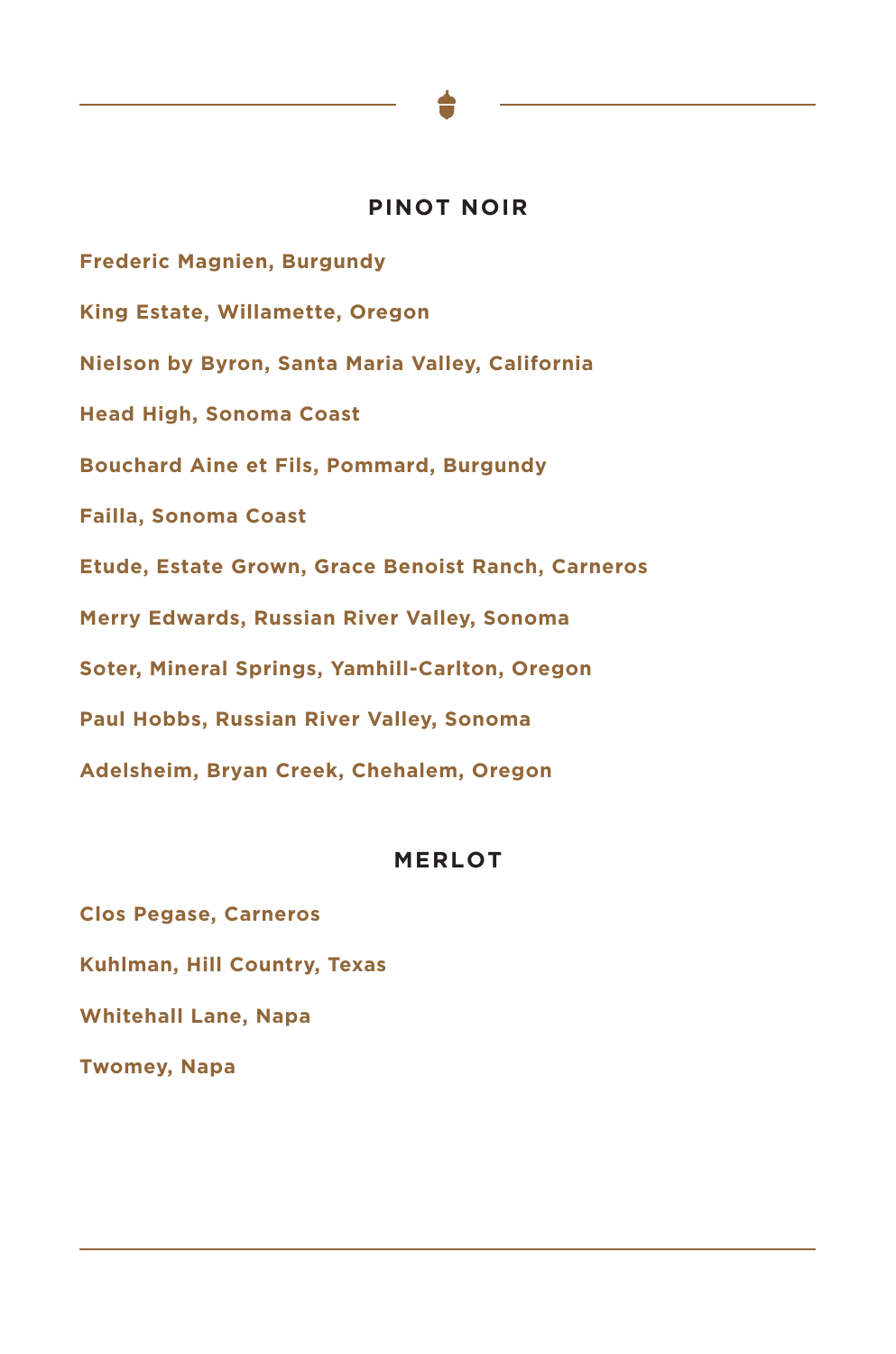# **CABERNET SAUVIGNON & BLENDS**

**Pedroncelli, Three Vineyards, Dry Creek Valley, Sonoma**

**Fortnight by Regusci, Napa**

**Chateau Ste Michelle, Indian Wells, Columbia Valley**

**Arrowood, Sonoma**

**Freemark Abbey, Napa**

**Bell, Claret, Napa**

**Buehler, Estate Grown, Napa**

**Amici, Napa**

**Cedar Knoll by Palmaz, Napa**

**Heitz, Napa**

**Regusci, Stag's Leap District, Napa**

**Jordan, Alexander Valley, Sonoma**

**Flora Springs, "Trilogy", Napa**

**Faust, Napa**

**Ghost Block, Oakville, Napa**

**Becker, Canada Vineyard, Texas**

**Scribe, Atlas Peak, Napa**

**Chimney Rock, Stag's Leap District, Napa**

**Inglenook Cask, Rutherford, Napa**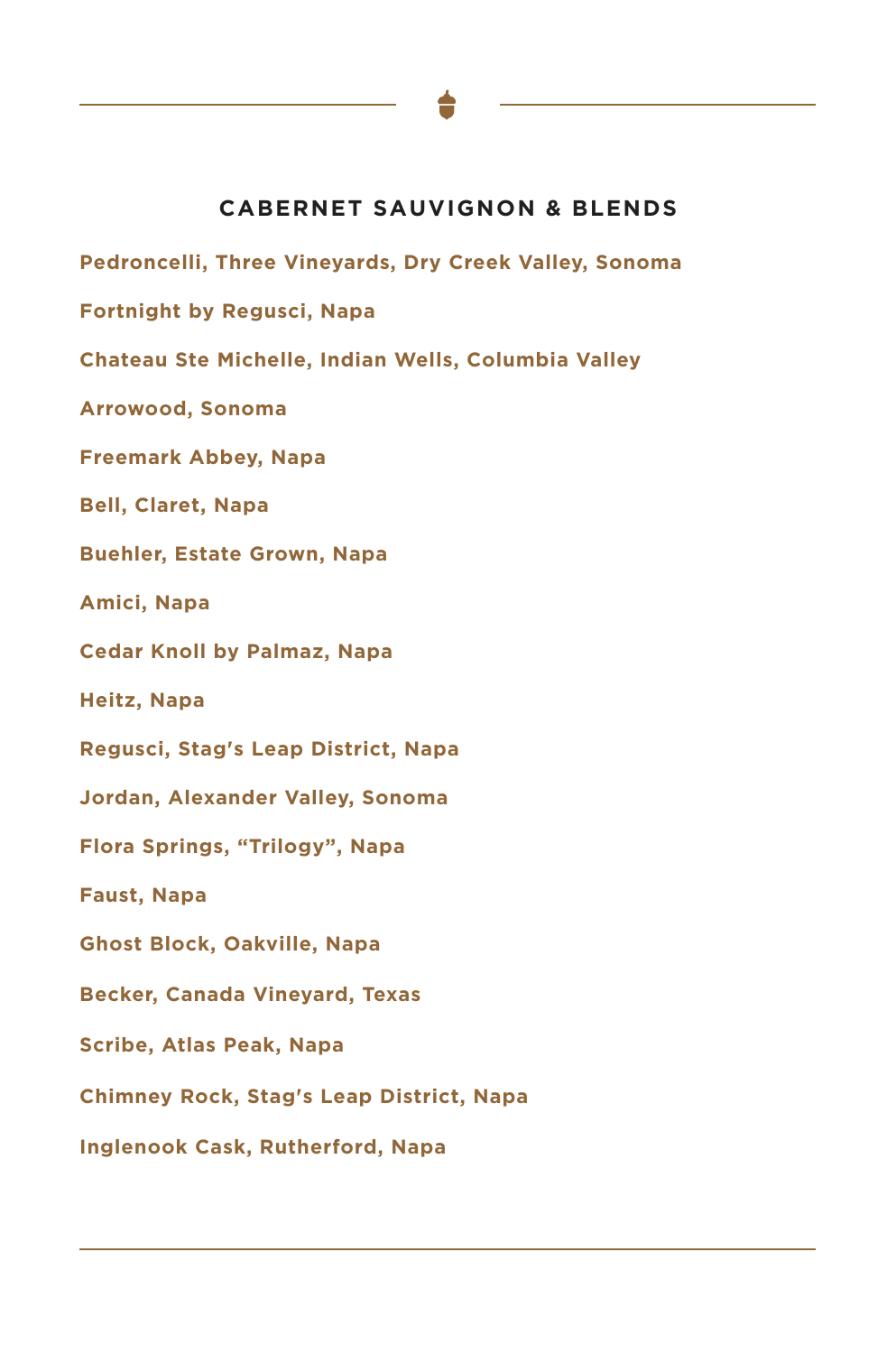# **CABERNET SAUVIGNON & BLENDS CONT.**

**Caymus, Napa**

**Silver Oak, Napa**

**Paul Hobbs, Napa**

**Darioush, Napa**

**Rudd, Samantha Estate, Oakville, Napa**

### **ZINFANDEL**

**Seghesio Family, Sonoma**

**Duckhorn, Decoy, Sonoma**

**Ridge, Three Valleys, Sonoma**

**Hartford, Old Vine, Russian River Valley, Sonoma**

**Robert Biale, Black Chicken, Napa**

**Acre, Oakville, Napa**

### **OTHER RED**

**Durigutti, H.D., Malbec, Argentina**

**Pascual Larrieta Vendemia Selec., Tempranillo, Rioja, Spain**

**Black Cabra, Malbec, Mendoza, Argentina**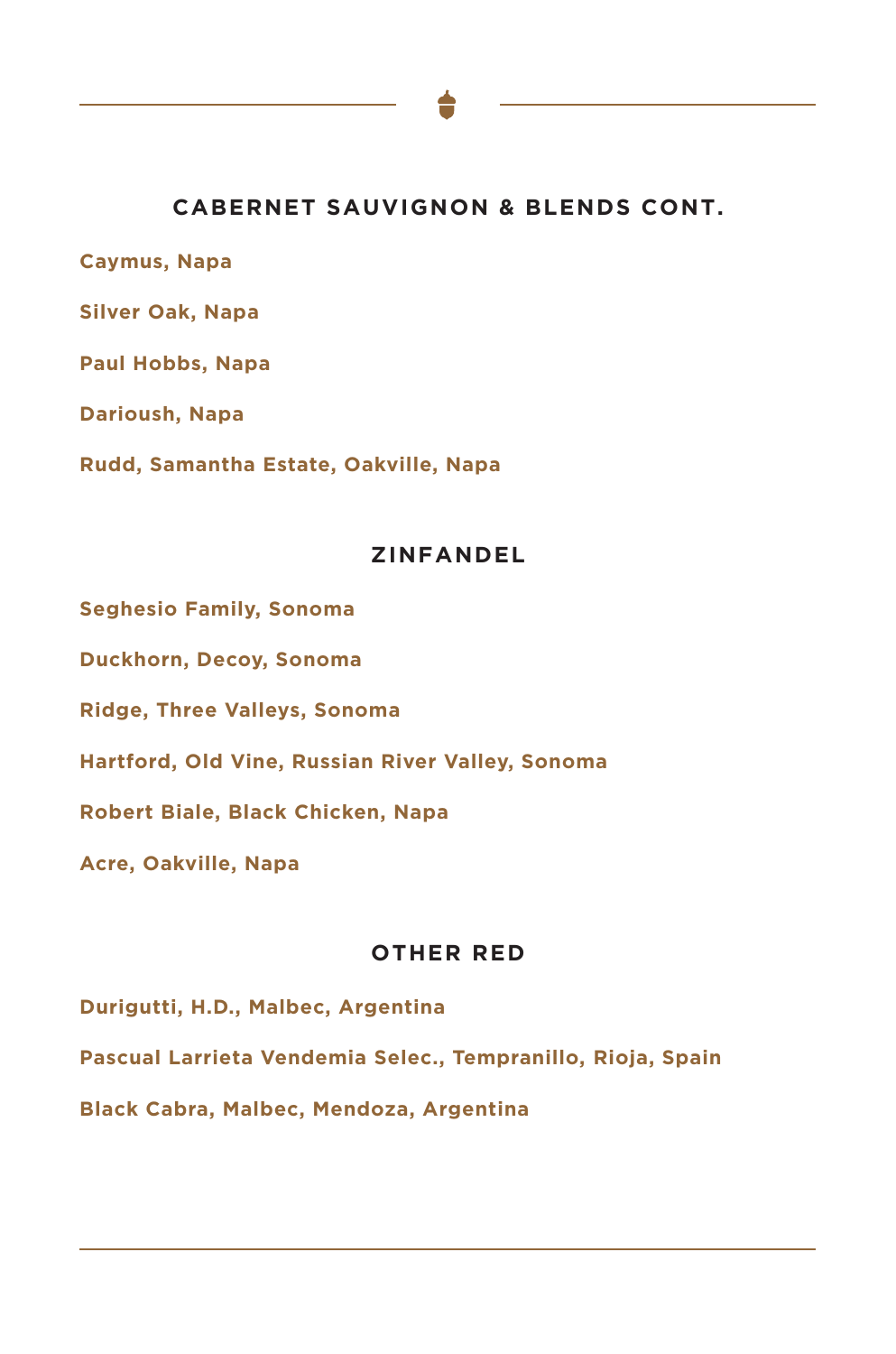### **OTHER RED CONT.**

**Bodega Gomez de Segura, Finca Raton, Tempranillo, Spain Robert Biale, Royal Punisher, Petite Sirah, Rutherford, Napa Mollydooker, The Boxer, Shiraz, South Australia Jonata, "Todos", Red Blend, Santa Ynez Valley, California Guidalberto, Tenuta San Guido, Bolgheri, Italy Castello Banfi, Brunello di Montalcino, Italy**

### **DESSERT WINE**

**Sandemans, 10 Year, Port Sandemans, 20 Year, Port Sandemans, 30 Year, Port Sandemans, 40 Year, Port Far Niente, Dolce, Napa Valley, 375ml Chateau d'Armajan, Sauternes, France, 375ml**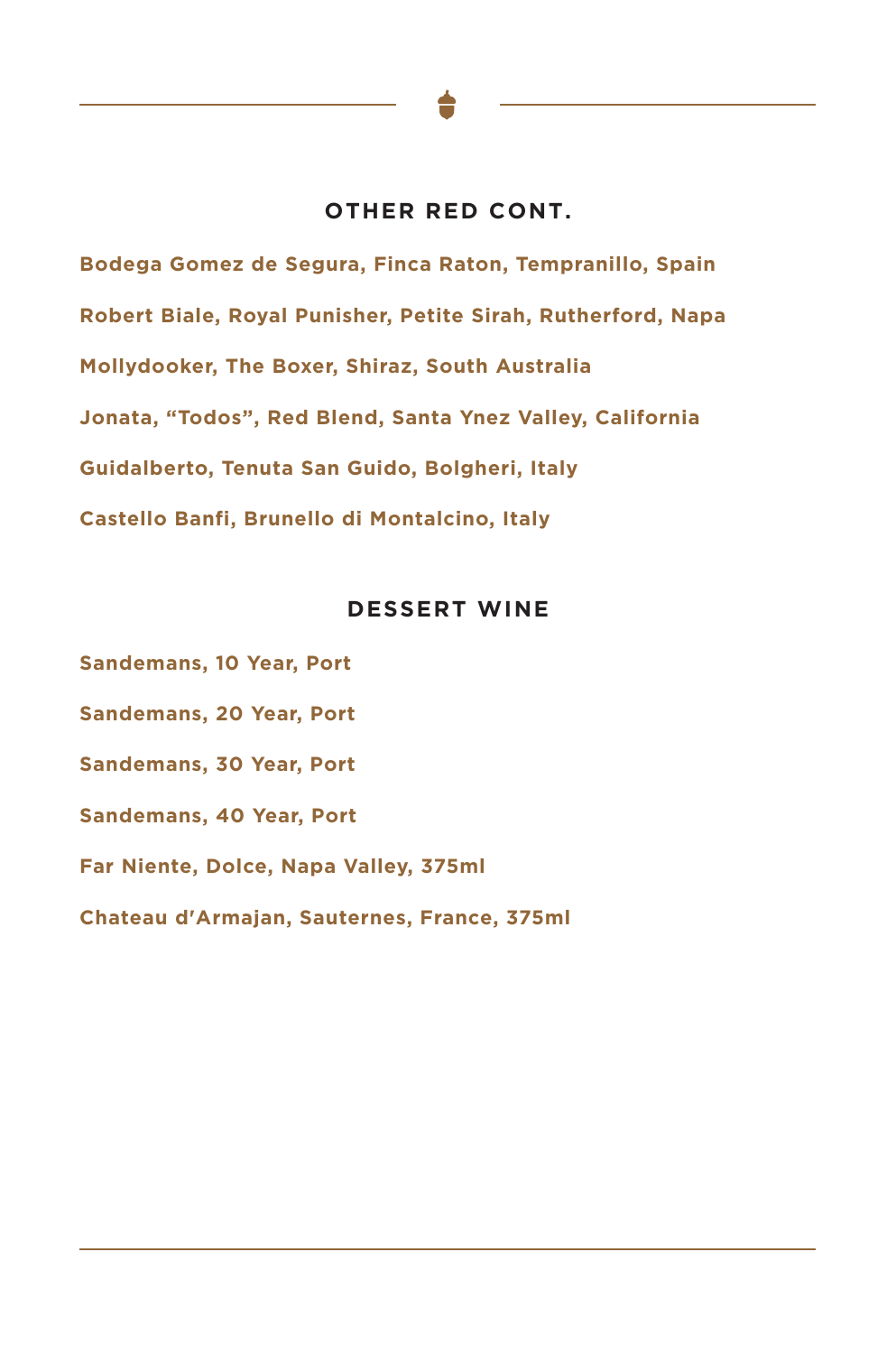

# **CAPTAINS LIST**

**2014 Kosta Browne, Pinot Noir, Sonoma Coast**

**2013 Vine HIll Ranch Cabernet Sauvignon, Napa** 96 Pts, Robert Parker, The Wine Advocate

**2012 Buccella, Cabernet Sauvignon, Napa** 96 Pts, Robert Parker, The Wine Advocate

**2010 Mascot by Harlan, Napa**

**2013 Quintessa, Red Blend, Napa** 96 Pts, Robert Parker, The Wine Advocate

**2013 Spottswoode, Cabernet Sauvignon, St. Helena, Napa** 99 Pts, Robert Parker, The Wine Advocate

**2012 Dalla Valle, Cabernet Sauvignon, Napa** 94 Pts, Robert Parker, The Wine Advocate

**2012 Dominus, Red Blend, Napa** 98 Pts, Robert Parker, The Wine Advocate

**2013 Cardinale, Cabernet Sauvignon, Napa** 96 Pts, Robert Parker, The Wine Advocate

**2013 Paul Hobbs, "Beckstoffer Dr. Crane", Napa** 100 Pts, Robert Parker, The Wine Advocate